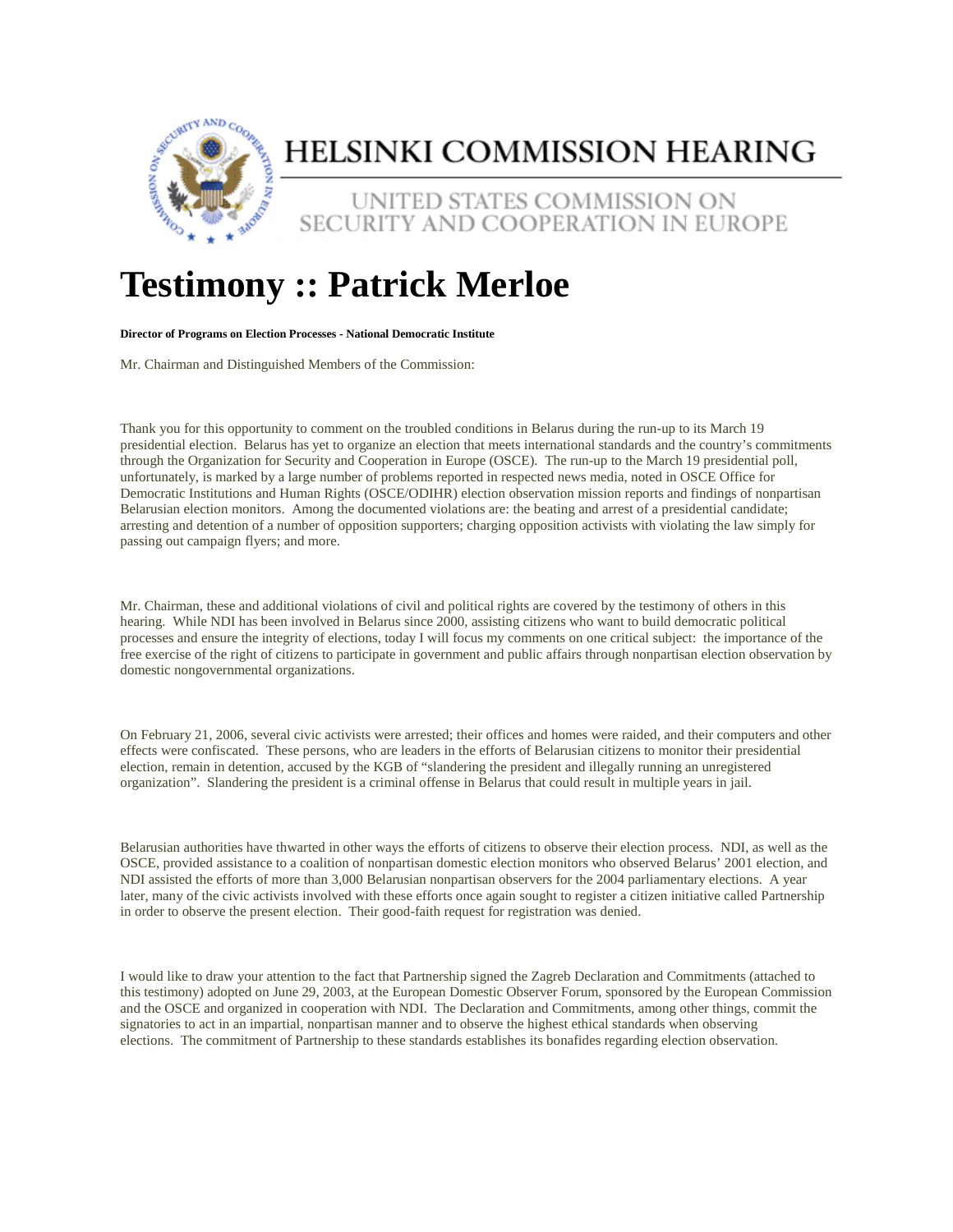The bad-faith denial of registration is being used by Belarusian authorities as a basis of charging individuals with running an "illegal organization". In addition, in an ongoing propaganda campaign, Belarusian authorities falsely accused Partnership of organizing fraudulent exit polls to be released after the election in order to draw protesters to the street, where explosions would be detonated to create "blood and sacrifices" to mobilize the population and attempt to seize governmental power. This false, outlandish accusation also fallaciously tied NDI to the KGB's fiction.

Mr. Chairman: The attempts by Belarusian authorities to foil nonpartisan election observation by its citizens violate rights guaranteed by Belarus' constitution, election law and international obligations. Article 13 of the Belarus electoral code recognizes the right of citizens to observe elections, just as the Constitution of Belarus recognizes the right of association and guarantees free and open elections (Articles 36 and 66). Yet, the authorities have created unreasonable obstacles to the effective exercise of these rights. The denial of genuine opportunities to exercise such civil and political rights also violates Belarus' obligations under the International Covenant on Civil and Political Rights (ICCPR) and its OSCE commitments.

Through its membership in the United Nations and accession to the ICCPR, Belarus is obligated to ensure every citizen's right and opportunity, without any unreasonable restriction, to participate in government and public affairs, directly and through freely chosen representatives. Through its participation in the OSCE, Belarus commits to this principle (e.g., 1990 Copenhagen Document, paragraph 6) and explicitly commits to invite domestic (and foreign) election observers from any appropriate private organization that wishes to observe the course of national elections (Copenhagen Document, paragraph 8). Like all OSCE participating States, Belarus is obligated to ensure that its laws, regulations, practices and policies conform with obligations under international law and be in harmony with OSCE commitments (Copenhagen Document, paragraphs 4 and 24), and that they not be designed to frustrate the exercise of rights.

Belarus and other OSCE participating States are further committed to ensure that individuals are permitted to exercise their right to association by forming and joining organizations in order to study (i.e., monitor) the observance of human rights and fundamental freedoms – including the right to genuine democratic elections. Participating States are also to ensure that such organizations are permitted to develop and advance ideas for improved protection of human rights and for ensuring better compliance with international human rights standards – including standards for democratic elections. (See Copenhagen Document, paragraphs 10.3 and 10.3.) This extends to having unhindered access to and communication with similar bodies within and outside Belarus, to engage in exchanges, contacts, cooperation and even to solicit and receive funds from such other groups for the purposes of promoting and protecting human rights and fundamental freedoms (Copenhagen Document, paragraph 10.4). Beyond this, domestic nonpartisan election monitoring organizations are a subset of "human rights defenders" that have gained protection under United Nations instruments.

Despite these clear obligations, Belarusian authorities have blocked legal recognition of appropriate groups that seek to engage in nonpartisan election observation, prohibited assistance from outside sources and are detaining individuals for nothing more than seeking to promote the right of citizens to free, open and genuinely democratic elections.

Mr. Chairman: We all believe that sovereignty belongs to and flows from the people of a country and that the legitimacy and authority to govern derives from the will of the people expressed in periodic and genuine democratic elections. It is from these precepts that citizens organize themselves to observe and help ensure the integrity of election processes. There is no more basic exercise of the right of association and no more important act by citizens to protect and promote human rights and fundamental freedoms.

Around the world, citizens have organized in a nonpartisan manner to monitor elections as a means of building public confidence, promoting citizen participation in elections and safeguarding electoral integrity. NDI is proud to have worked with over 160 citizen groups and coalitions in more than 65 countries over the last 20 years to aid domestic nonpartisan election observation. Honoring citizens' rights to monitor their election processes is an established and growing state practice, which is a recognized component of standards for democratic elections.